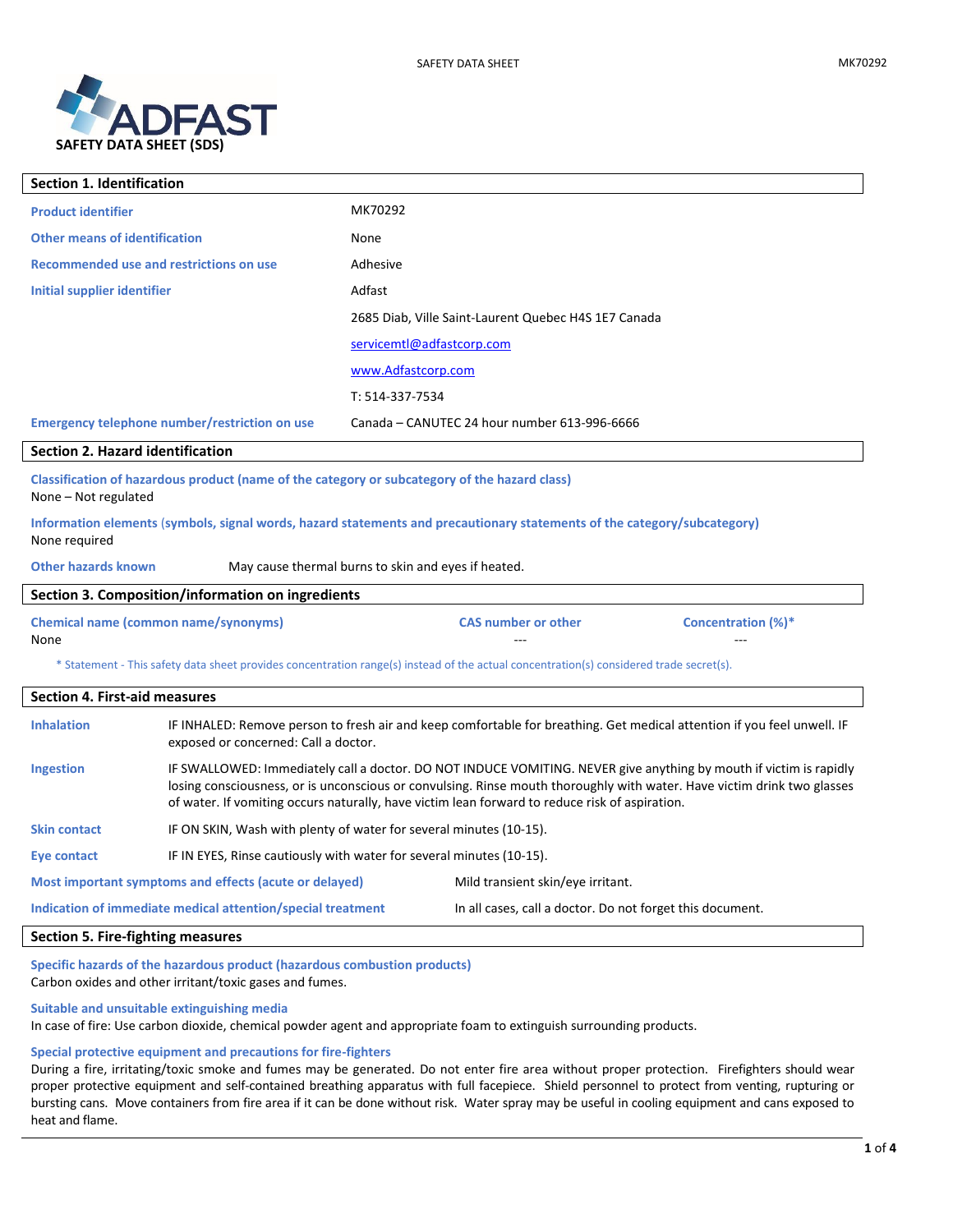## **Section 6. Accidental release measures**

#### **Personal precautions, protective equipment and emergency procedures**

Restrict access to area until completion of clean-up. Ensure clean-up is conducted by trained personnel only. All persons dealing with clean-up should wear the appropriate protective equipment (See Section 8).

#### **Methods and materials for containment and cleaning up**

Ventilate area of release. Stop the leak if it can be done safely. Contain and absorb any spilled liquid concentrate with inert absorbent material, then place material into a container for later disposal (see Section 13). Contaminated absorbent material may pose the same hazards as the spilled product. Notify the appropriate authorities as required.

#### **Section 7. Handling and storage**

#### **Precautions for safe handling**

#### Wear gloves/protective clothing/eye protection/face protection.

Before handling, it is very important that engineering controls are operating, and that protective equipment requirements and personal hygiene measures are being followed. People working with this chemical should be properly trained regarding its hazards and its safe use. Inspect containers for leaks before handling. Label containers appropriately. Ensure proper ventilation. Do not breathe dust/fume/gas/mist/vapours/spray. Avoid contact with eyes, skin and clothing. Keep away from heat, sparks and flame. Avoid generating high concentrations of dusts, vapours or mists. Keep away from incompatible materials (Section 10). Keep containers closed when not in use. Empty containers are always dangerous. Refer also to Section 8.

## **Conditions for safe storage, including any incompatibilities**

Store in a well-ventilated place. Keep container tightly closed. Keep cool. Store locked up. Store away from incompatible materials (Section 10). Inspect all incoming containers to make sure they are properly labelled and not damaged. Storage area should be clearly identified, clear of obstruction and accessible only to trained personnel. Inspect periodically for damage or leaks.

## **Section 8. Exposure controls/Personal protection**

# **Control parameters (biological limit values or exposure limit values and source of those values)**  Exposure limits: Dust – PEL-TWA 15 mg/m<sup>3</sup> (total dust) & 5 mg/m<sup>3</sup> (respirable fraction);

#### **Appropriate engineering controls**

Use under well-ventilated conditions. Local exhaust ventilation system is recommended to maintain concentrations of contaminants below exposure limits. Make emergency eyewash stations, safety/quick-drench showers, and washing facilities available in work area.

#### **Individual protection measures/personal protective equipment**

Respiratory protection is required if the concentrations are higher than the exposure limits. Use a NIOSH approved respirators if the exposure limits are unknown. We recommend wearing chemically protective gloves (impervious), and other protective clothing to prevent prolonged or repeated skin contact during all handling operations. We recommend wearing protective chemical splash goggles/safety glasses or other to prevent mists from entering the eyes. Wash hands/nails/face thoroughly after handling. Do not eat, drink or smoke when using this product. Practice good personal hygiene after using this material. Remove and wash contaminated work clothing before re-use.

#### **Section 9. Physical and chemical properties**

| Appearance, physical state/colour                                                                                                                                                                                                                        | Not available                                                                                                                                                                                                 |
|----------------------------------------------------------------------------------------------------------------------------------------------------------------------------------------------------------------------------------------------------------|---------------------------------------------------------------------------------------------------------------------------------------------------------------------------------------------------------------|
| Solid/blue                                                                                                                                                                                                                                               | <b>Vapour pressure</b>                                                                                                                                                                                        |
| Odourless                                                                                                                                                                                                                                                | <b>Vapour density</b>                                                                                                                                                                                         |
| <b>Odour</b>                                                                                                                                                                                                                                             | Not available                                                                                                                                                                                                 |
| <b>Odour threshold</b>                                                                                                                                                                                                                                   | <b>Relative density</b>                                                                                                                                                                                       |
| Not available                                                                                                                                                                                                                                            | $0.93 - 0.99$                                                                                                                                                                                                 |
| Not available                                                                                                                                                                                                                                            | <b>Solubility</b>                                                                                                                                                                                             |
| рH                                                                                                                                                                                                                                                       | Not available                                                                                                                                                                                                 |
| <b>Melting/freezing point</b>                                                                                                                                                                                                                            | <b>Partition coefficient - n-octanol/water</b>                                                                                                                                                                |
| Liquefies $\sim$ 96°C                                                                                                                                                                                                                                    | Not available                                                                                                                                                                                                 |
| Initial boiling point/range<br>Not available<br><b>Flash point</b><br>$>$ 210°C<br><b>Evaporation rate</b><br>Not available<br><b>Flammability (solids and gases)</b><br>Not available<br>Upper and lower flammability/explosive limits<br>Not available | <b>Auto-ignition temperature</b><br>Not available<br>Decomposition temperature Not available<br>$28000 - 42000$ cps at 170°C<br><b>Viscosity</b><br>Not available<br><b>VOC</b><br><b>Other</b><br>None known |

## **Section 10. Stability and reactivity**

## **Reactivity**

Does not react under the recommended storage and handling conditions prescribed.

**Chemical stability** Stable under the recommended storage and handling conditions prescribed.

## **Possibility of hazardous reactions**  None known

**Conditions to avoid (static discharge, shock or vibration)**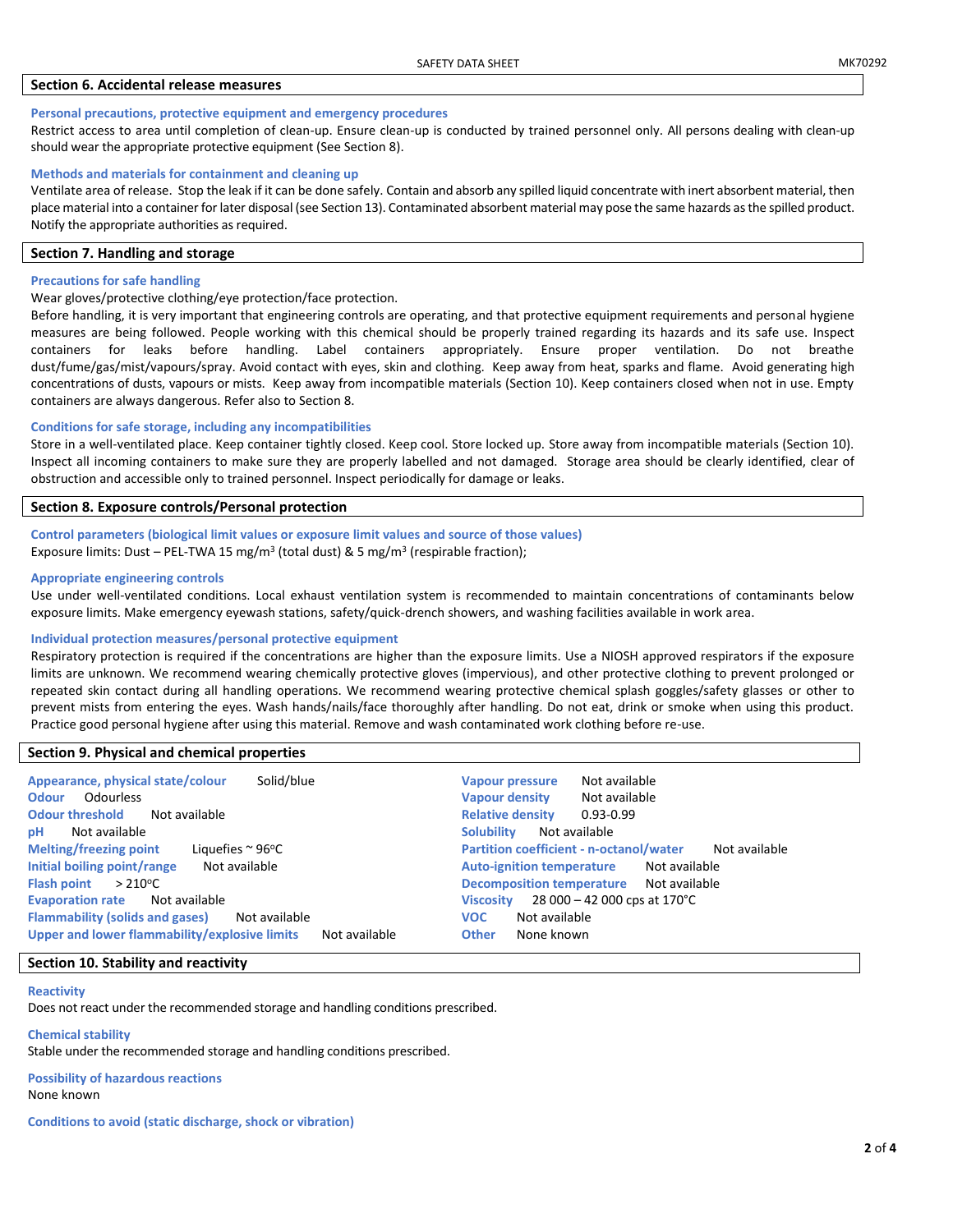**Incompatible materials** None known

**Hazardous decomposition products** None known

#### **Section 11. Toxicological information**

**Information on the likely routes of exposure (inhalation, ingestion, skin and eye contact)** Mild transient skin/eye irritant.

**Symptoms related to the physical, chemical and toxicological characteristics** Skin irritation, redness, stinging, pain; Eye irritation, redness, tearing;

**Delayed and immediate effects (chronic effects from short-term and long-term exposure)**

Skin Sensitization – No data available; Respiratory Sensitization – No data available; Germ Cell Mutagenicity – No data available; Carcinogenicity – No ingredient listed by IARC, ACGIH, NTP or OSHA; Reproductive Toxicity – No data available; Specific Target Organ Toxicity — Single Exposure – No data available; Specific Target Organ Toxicity — Repeated Exposure – No data available; Aspiration Hazard – No data available; Health Hazards Not Otherwise Classified – No data available.

**Numerical measures of toxicity (ATE; LD<sup>50</sup> & LC50)** None;

ATE not available in this document.

**Section 12. Ecological information**

**Ecotoxicity (aquatic and terrestrial information)** No data available for this product

**Persistence and degradability** No data available

**Bioaccumulative potential** No data available

**Mobility in soil** No data available

**Other adverse effects** No data available

# **Section 13. Disposal considerations**

**Information on safe handling for disposal/methods of disposal/contaminated packaging**  Dispose of contents/container into safe container in accordance with local, regional or national regulations.

# **Section 14. Transport information**

| UN number; Proper shipping name; Class(es); Packing group (PG) of the TDG Regulations<br>Not regulated |  |  |
|--------------------------------------------------------------------------------------------------------|--|--|
| UN number; Proper shipping name; Class(es); Packing group (PG) of the 49 CFR (USA)<br>Not regulated    |  |  |
| UN number; Proper shipping name; Class(es); Packing group (PG) of the IMDG (maritime)<br>Not regulated |  |  |
| UN number; Proper shipping name; Class(es); Packing group (PG) of the IATA (air)<br>Not regulated      |  |  |
| Special precautions (transport/conveyance)<br>None                                                     |  |  |
| <b>Environmental hazards (IMDG or other)</b><br>None                                                   |  |  |
| Bulk transport (usually more than 450 L in capacity)<br>Possible                                       |  |  |
| Section 15. Regulatory information                                                                     |  |  |

**Safety/health Canadian regulations specifics** Refer to Section 2 for the appropriate classification. This product has been classified in accordance with the hazard criteria of the Hazardous Products Regulations (HPR).